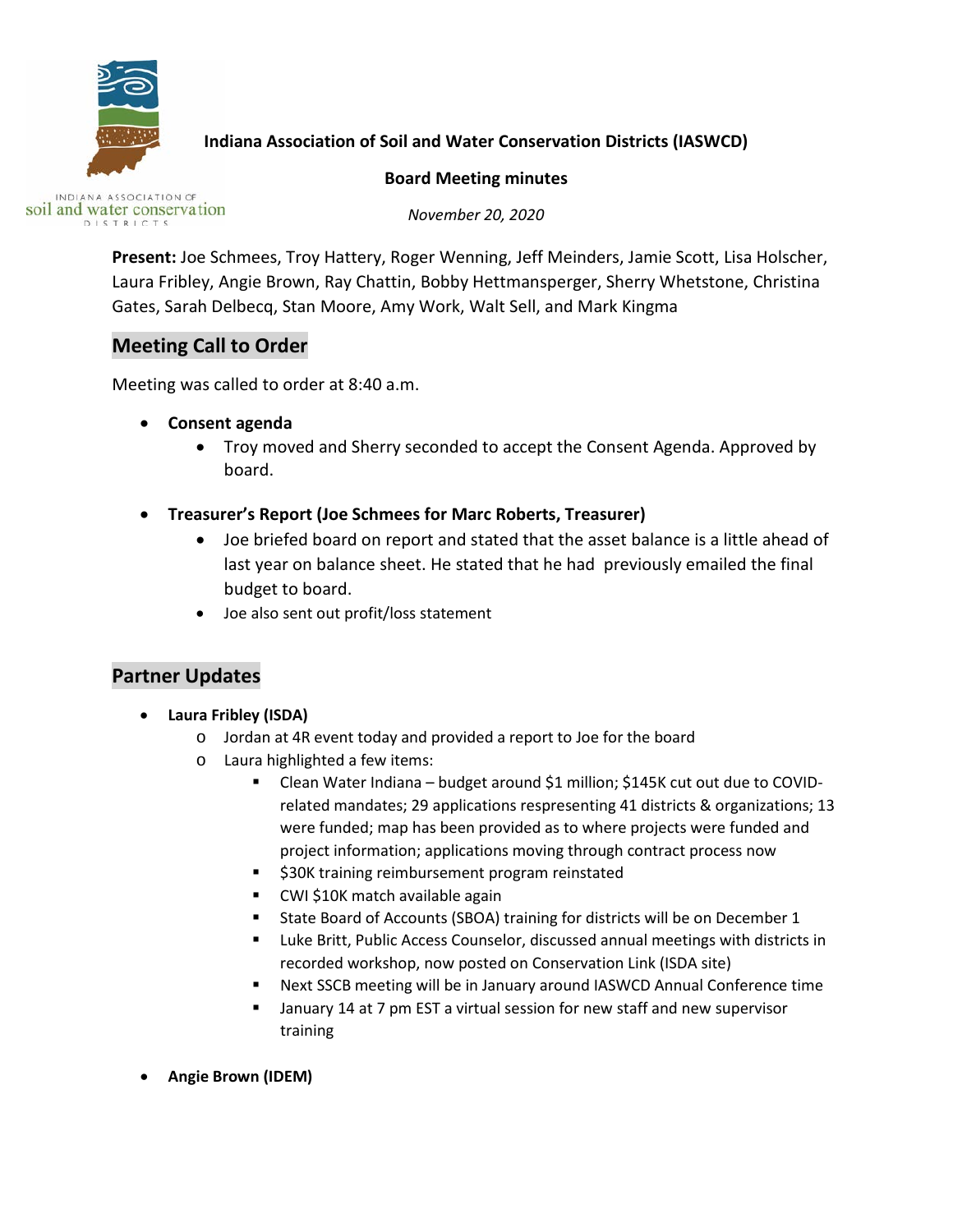- o Grant decisions regarding SWCDs: 6 were funded with 319 dollars for implementation (see handout provided)
- o 11 of 16 applications funded
- o 3 additional SWCDs were funded for Planning
- o All counties have been notified
- o At this time 319 grant program will continue into 2021
- o TMDL moving forward

### • **Ray Chattin (SSCB)**

- o November 12 SSCB had a Zoom meeting with DSSs. They worked on Business Plan and brainstormed ideas of how to build district capacity; plan not finalized yet but one highlights here:
	- Leadership Institute getting participation and ways to possibly use CWI money to move this forward

### • **Lisa Holscher (CCSI)**

- $\circ$  Applied to EPA for farmer to farmer grant; 3 year project; 2/3 of the funding would be for farmer/mentor payments
- o CCSI report was previously sent out to board members
- o Last few weeks/months CCSI has been providing support to partners and hosting virtual meeting/retreats/ICP staff training/Advanced Cover Crop training/Women4theLand/SWCS fall training/Edge of Field monitoring
- o CCSI providing video storage, tech tests at each meeting location, agenda/script support
- o Joe Rorick, along with Stephanie McClain currently doing some recording for conferences
- o David Brandt 50 years of history story on CCSI website
- o Planning to record with additional farmers on economics
- o Root Project spreading far and wide
- o Sharing teleconference lines with districts
- o Helped support a few districts in their board meetings

#### • **Walt Sell (Purdue Extension)**

- o Walt was asked to take on different role the past few months; working in LaPorte County right now and still some state level effort responsibilities; PE has extended an offer someone for the LaPorte County position, so hoping to be back after first of the year on the state level.
- o Have learned lessons during this time: audience wants in-person; audience susceptible to COVID; percentage of folks like the virtual setting; some like programs available on their time schedule
- o Moving forward will be doing things a little differently because of what they've learned during this virtual time
- $\circ$  Lots of stresses going on in agriculture community; doing a program to address this Communicating with Farmers Under Stress - how to recognize signs as well as techniques for approaching people under stress and ways to cope; free program on December 18 from 8:30-12:30 EST; have to register at[: https://purdue](https://purdue-edu.zoom.us/meeting/register/tJAvcumvrTksHdTpAjENgqVoDECpoez2Gg0w)[edu.zoom.us/meeting/register/tJAvcumvrTksHdTpAjENgqVoDECpoez2Gg0w](https://purdue-edu.zoom.us/meeting/register/tJAvcumvrTksHdTpAjENgqVoDECpoez2Gg0w)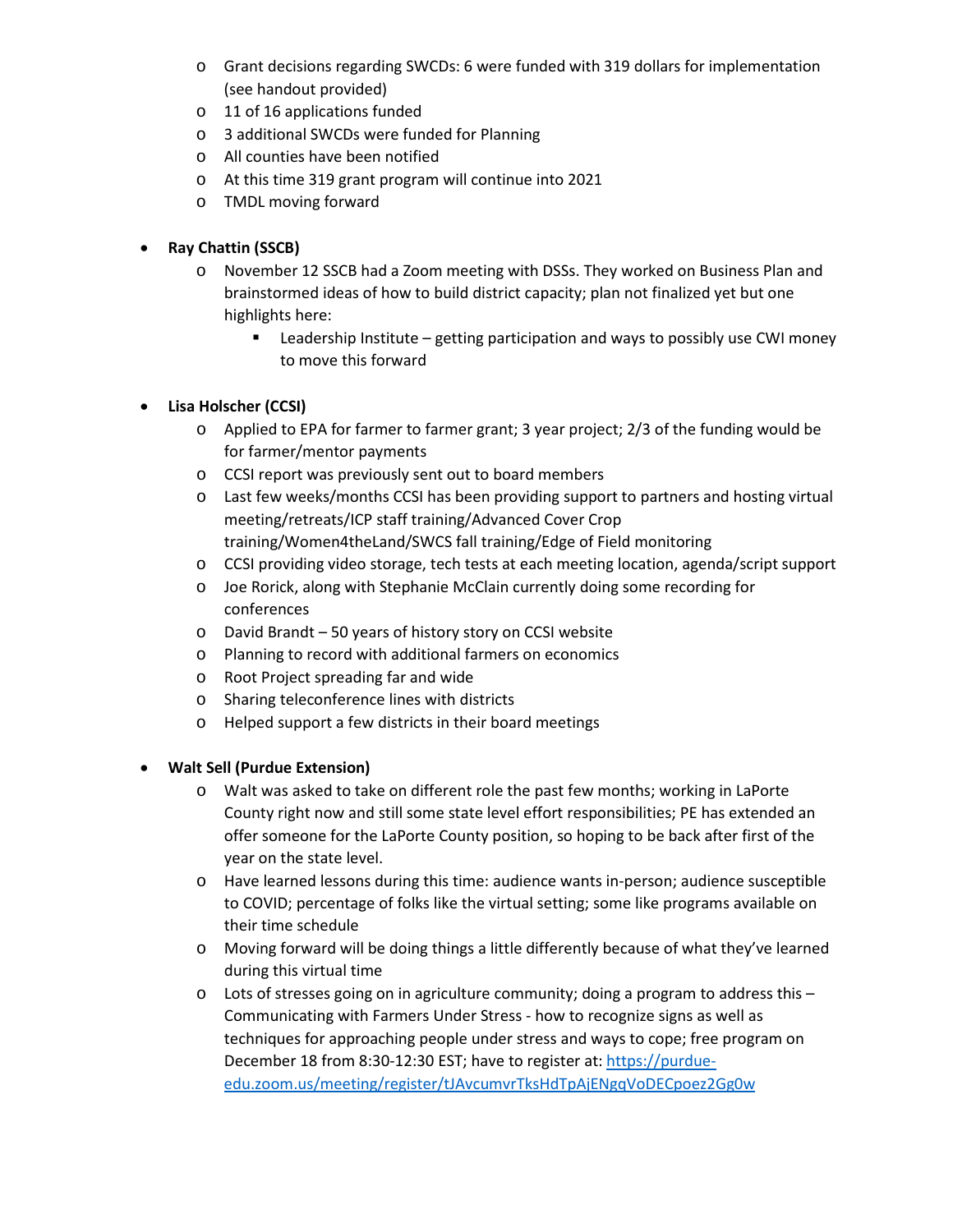### **IASWCD Business**

- **Update on FY20 year end (Joe)**
	- o Joe sent out finalized budget to all board members
	- o On this budget IASWCD is in the black after invoicing
	- o Roger thanked Joe and Amy on bringing in and administering grants

#### • **2021 SWCD Annual Conference**

- o **Virtual Format Update (Amy and Joe)**
	- Great speakers lined up
	- **Registration open; early bird discount now through Dec 11**
	- **EXECO** Conference recording available for six months after conference
	- **•** District membership received discount through Dec 11
	- Emails sent to potential exhibitors and sponsors; need board members to follow up and make personal contacts to acquire these
	- Supervisor Scholarship information sent out to district earlier this week
	- Amy shared registration site and briefed on conference agenda
- o **Resolutions (Joe)**
	- 2 received this year and sent out to districts
	- Both deal with change of code so sent to ISDA for review
	- Joe working with ISDA re: passage of these resolutions
	- Followed up with Noble County they still want to move forward with having options with annual meetings i.e. virtual format
	- Per Diem resolution Joe talked with Katie at ISDA regarding this one
	- **Working on logistics of voting process for business meeting and attending** meeting outside of attending conference

#### • **IASWCD Business**

- o **2021 Officer slate (Jamie Scott)**
	- Slate will be put together by committee that needs approval by Dec 1 to send out to districts
- o **HRA renewal, employee benefit tracking (Joe Schmees)**
	- Health Reimbursement Arrangement covers IASWCD staff and CCSI staff and will be the available for new staff under the Urban Agreement; costs for fringe benefits for the additional staff comes out of the agreement monies;
		- o \$3,500/year total for each employee; currently is voted on for approval of dates: Oct. 29-Oct 29 each year;
		- o Joe wants to work on changing the benefit dates to the calendar year; this year he wants to add 2 months to HRA renewal so it runs Oct 29, 2020 through Dec 31, 2021.
		- o Needs to be approved by board annually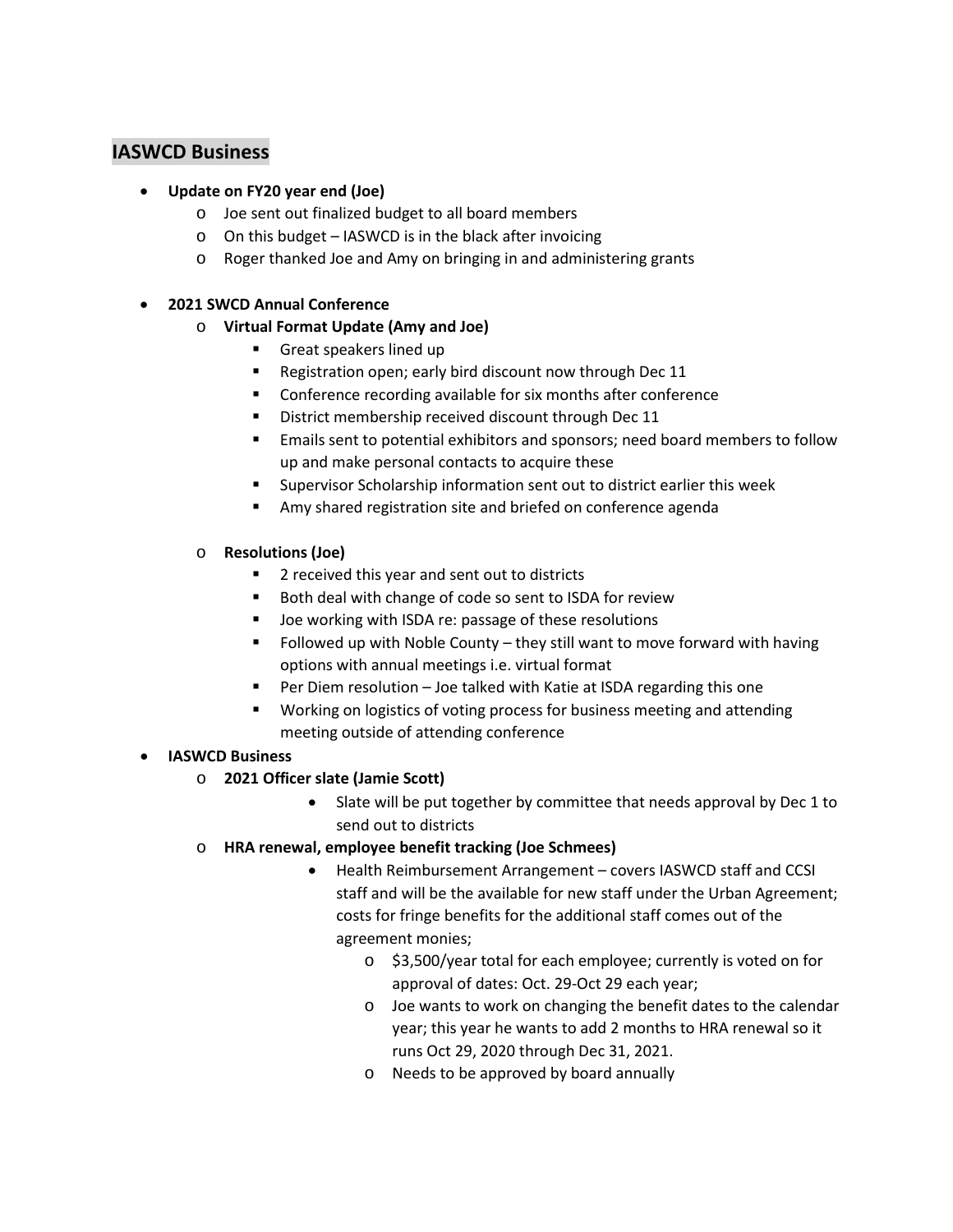- o Motion was made by Troy Hattery to approve to add two months and approve annual HRA . Seconded by Stan Moore. No further comments or questions were brought forward. No objections. Motion passed.
- o Benefit tracking Joe working with bookkeeper Dee on tracking PTO time better on suggestion from auditors; trying to automate the system; next step is Joe will look over Employee Policies re: PTO etc. to make sure the terms are defined appropriately

#### o **NACD Delegates for 2021 (Roger)**

- o Roger willing to stay as Delegate and/or alternate
- o Bobby willing to stay as alternate
- o Jamie moved that we keep same delegate and alternate same as last year; Stan Moore seconded.
- o Roger and Bobby will remain as Delegate and Alternate; no one opposed; motion passed
- o Joe proposed that we take the monies budgeted for NACD delegate travel go to offering board members registration to this conference
- o Joe proposed budgeted monies go to scholarships for District supervisors to attend this conference. Roger proposed tabling this topic to further discuss at December board meeting.

#### o **Updates**

#### **Urban Soil Health Program (Joe)**

- o "Indiana Urban Soil Health Program" is the official title
- o Agreement signed with NRCS
- o Applied for 3 year grant for CWI funds (maximum funding time is 3 years); did receive \$30K each year for 3 years, totaling \$90K; can ask for 50% up front
- o Five positions to be filled under this agreement
- o Joe talked with Purdue and Purdue Urban Ag program staff and presented overview of program to them; they've agreed to time match in different areas
- o Have 16 districts that have provided match and Joe will be invoicing them
- o Joe starting phone screening and interviews for urban ag positions over the next week and month
- o State level position Joe proposed this position have a place in the state NRCS office (1/3 time) and IASWCD office (1/3 time); 1/3 time in field; 4 regional positions housed in USDA centers in those regions; all of these locations still being negotiated
- o Sarah brought up that some districts are already working in Urban Conservation and asked how this is being addressed with this new program. Joe responded that Shannon Zezula is the NRCS point person and they are aware that several districts are already doing work in this arena. Joe is currently communicating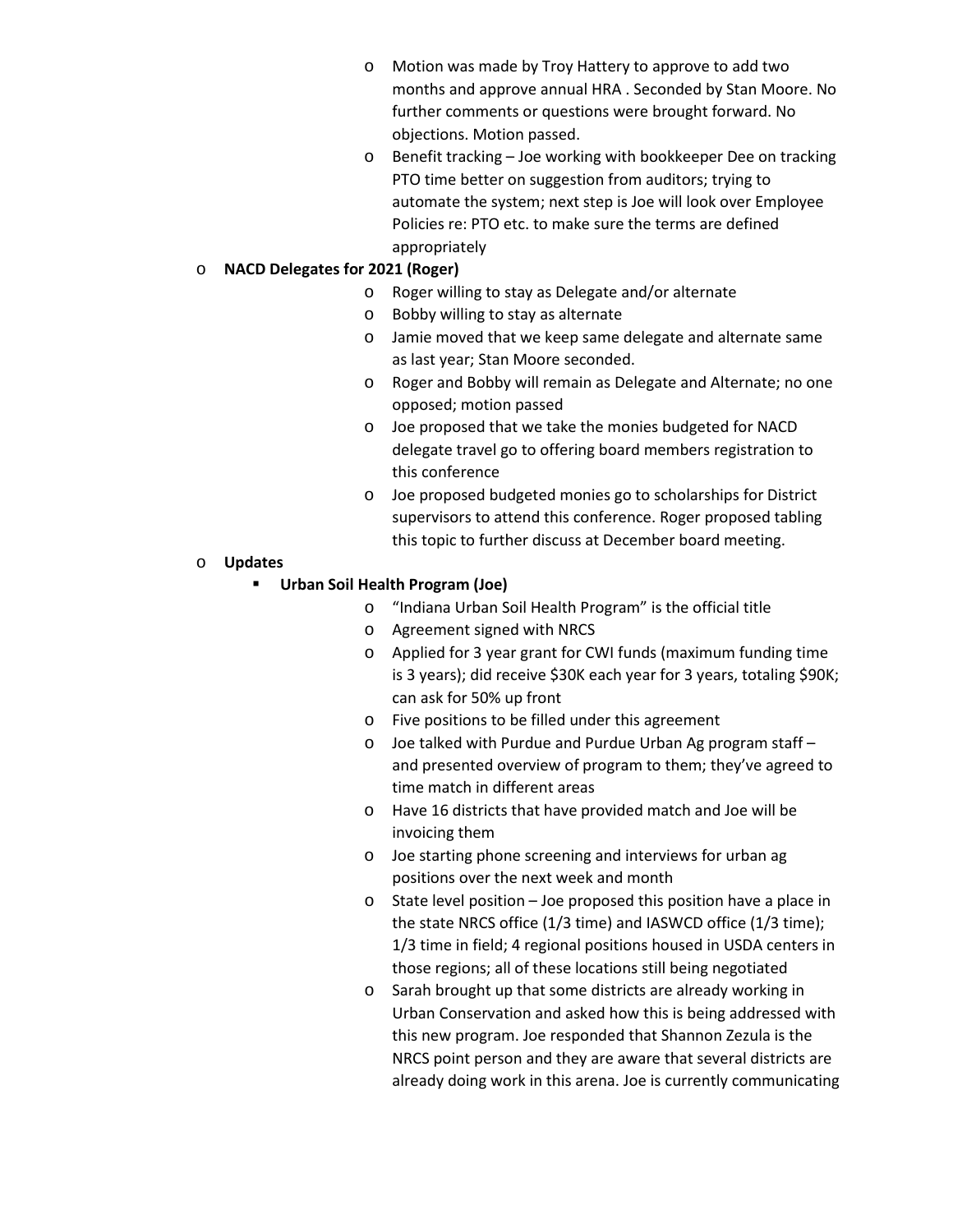with some of these districts to see how each can be supported, etc.

o May possibly be a webinar to roll out information re: this program and other districts working in this area to further explain and communicate this and other programs being offered

### **Pathway to Water Quality (Joe)**

- o PWQ volunteer core of ICP partners has been maintaining this area on the Indiana State Fairgrounds
- o PWQ was given the opportunity to expand the space into the Boy Scout area
- o IASWCD administers finances for this program
- o Pathway committee reached out to Indiana American Water and was able to secure funding to help expand into the new area (old Boy Scout area); hoping to bring soil health trailer/NRCS into this new area with seating; make this area a display and demonstration area; using money from IAW for new signage for the new area across from the bridge; working on seating for the area; LaGrange County SWCD helping make Aldo Leopold benches for this area;
- o State Fairgrounds is working on developing new agricultural area in NE corner of fairgrounds; but PWQ not affected by this in a negative way

## **FY20 Audit (Joe)**

- o Audit firm able to do audit for \$11K/year fee
- o Finished last audit in June for FY19
- o FY20 audit is required to be completed by June; hoping to have this done by Dec. 31
- o Typically our internal audit is in November and we provide a letter in delegate notebook for membership
- o Jeff Baker suggested that we use the outside audit as our official audit of the books; mentioned the outside audit will be more comprehensive than having an internal audit with committee members
- o Troy supported Jeff Baker's suggestion of using outside audit as the auditor of association financials
- o Motion made by Troy Hattery to have the Third party audit from audit firm be sufficient for the audit for this year. Stan Moore seconded this motion. No opposition. Motion passed.
- o Joe confirmed with auditor that it can be completed by December 31 and letter will be provided for the Delegate Notebook.
- **Legislative Update** 
	- o Joe spoke with OMB (office of management and budget). Talked to them about dedicated funds – dedicated funding from cigarette tax fund. 1/6 of cigarette tax fund is what makes up CWI fund. Confirmed CWI 15% cut was only applied to general